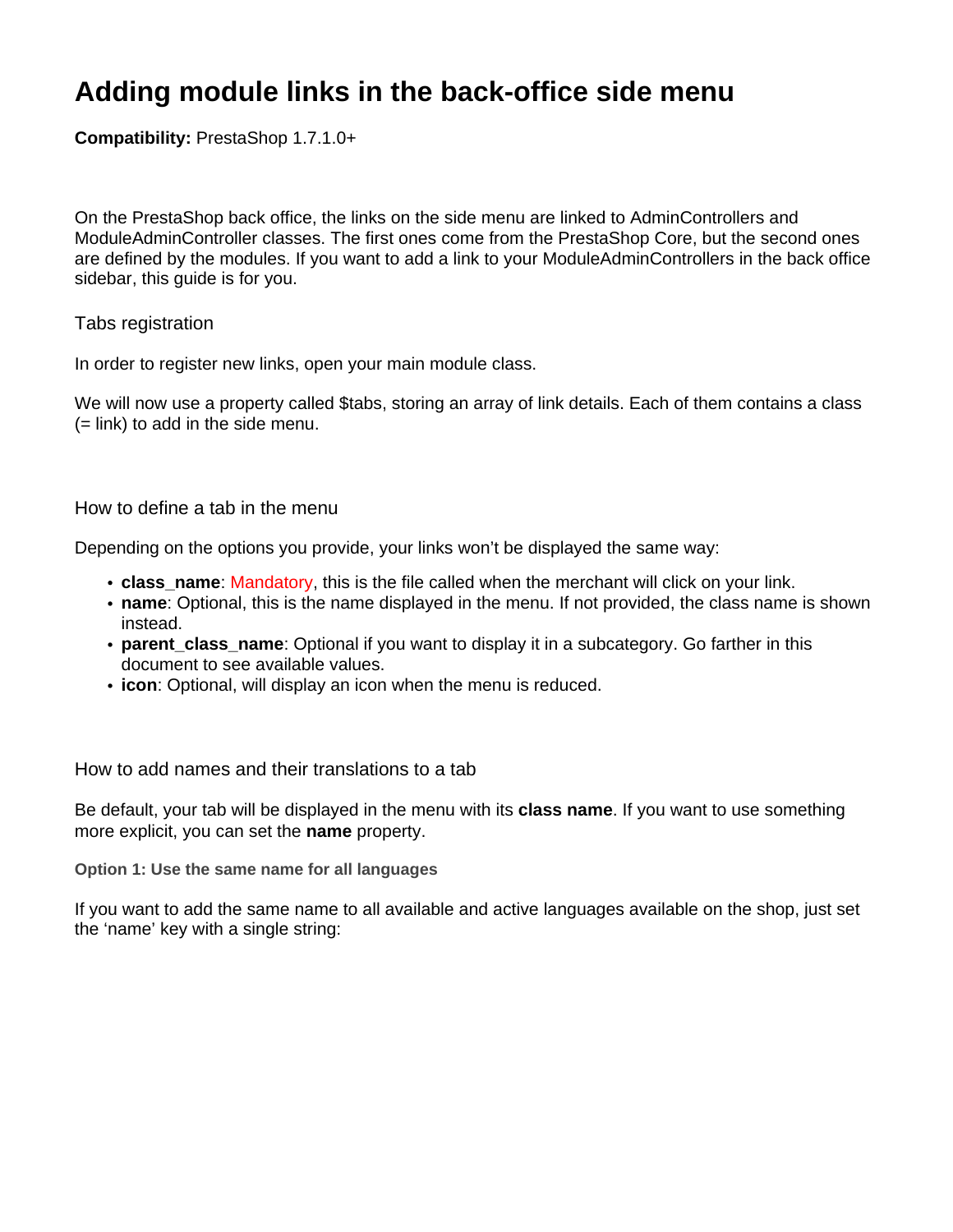```
public $tabs = array(
    array(
             'name' => 'Merchant Expertise', // One name for all langs
             'class_name' => 'AdminGamification',
             'visible' => true,
             'parent_class_name' => 'ShopParameters',
));
```
**Option 2: Use a different name for each language**

You can also add your translations per locale (ex.: fr-FR) or per language (ex.: fr), both are valid.

If a language is installed on the shop but is not found in your translated names, it will be automatically associated to the first value of the array.

Hence, we advise you to define the English value first.

```
public $tabs = array(
     array(
         'name' => array(
              'en' => 'Merchant Expertise', // Default value should be first
             'fr' => 'Expertise PrestaShop',
             ...
        \lambda.
         'class_name' => 'AdminGamification',
         'parent_class_name' => 'ShopParameters',
));
```
Which parent to choose?

Here is the default structure of the side-menu from PrestaShop at the moment this page is written. You can choose an element from this list to use as a parent.

- AdminDashboard
- $\cdot$  SELL.
	- AdminParentOrders
	- AdminOrders
	- **AdminInvoices**
	- AdminSlip
	- AdminDeliverySlip
	- **AdminCarts**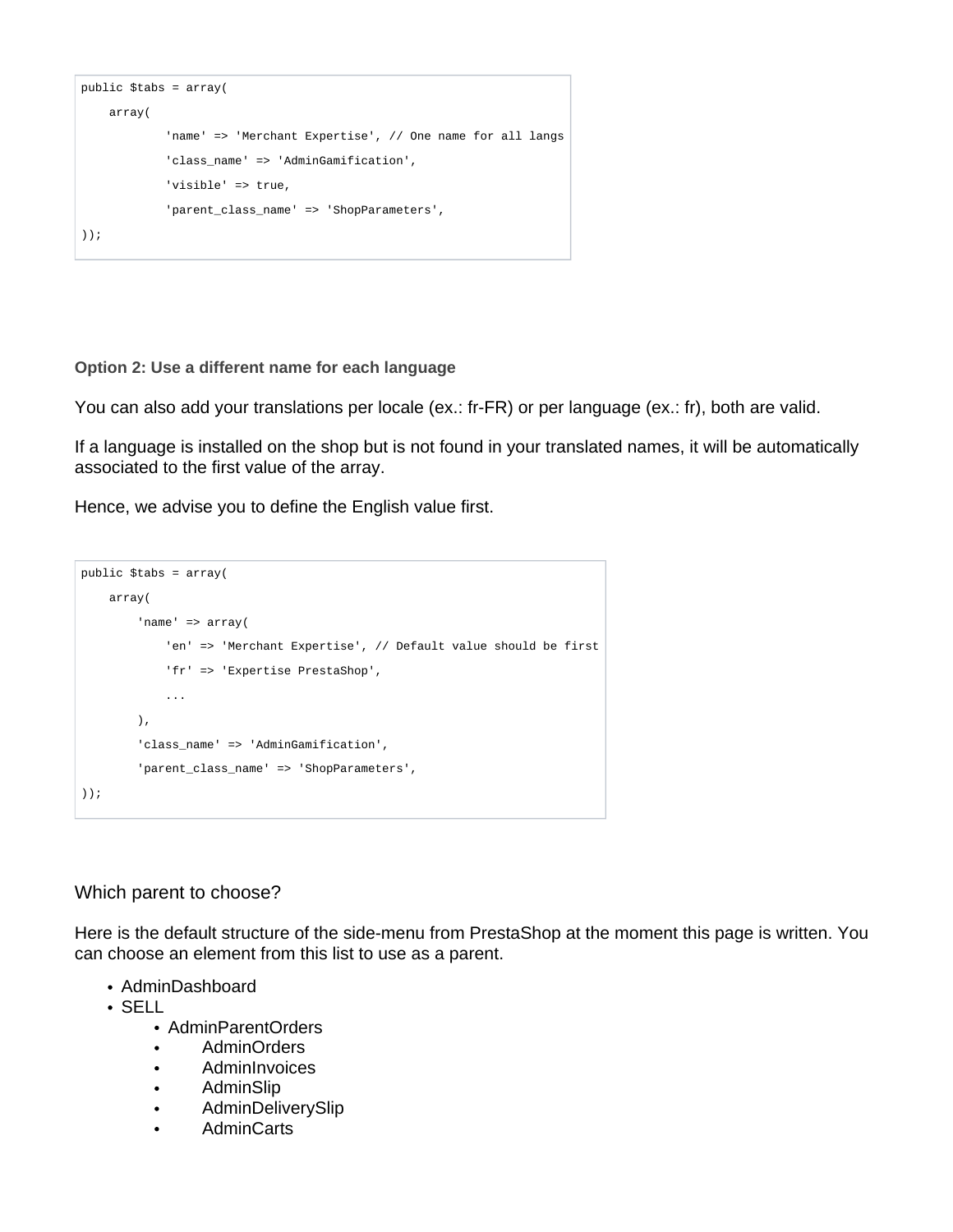- AdminCatalog
- AdminProducts
	- **AdminCategories**  $\bullet$
	- AdminTracking  $\bullet$
	- AdminParentAttributesGroups
	- AdminParentManufacturers
	- AdminAttachments
	- AdminParentCartRules
	- AdminParentCustomer
	- AdminCustomers
	- AdminAddresses
	- AdminOutstanding
	- AdminParentCustomerThreads
	- AdminCustomerThreads
	- AdminOrderMessage
	- AdminReturn
	- AdminStats
	- AdminStock
	- AdminWarehouses
	- AdminParentStockManagement
	- AdminSupplyOrders
	- AdminStockConfiguration
- IMPROVE
	- AdminParentModulesSf
	- AdminModulesSf
	- AdminModules
	- AdminAddonsCatalog
	- AdminParentThemes
	- AdminThemes  $\bullet$
	- AdminThemesCatalog  $\bullet$
	- AdminCmsContent
	- AdminModulesPositions
	- **AdminImages**
	- AdminParentShipping
	- AdminParentPayment
	- AdminInternational
	- AdminParentLocalization
	- AdminParentCountries
	- AdminParentTaxes
	- AdminTranslations
- CONFIGURE
	- ShopParameters
	- AdminParentPreferences
	- AdminParentOrderPreferences
	- AdminPPreferences
	- AdminParentCustomerPreferences
	- AdminParentStores
	- AdminParentMeta
	- AdminParentSearchConf
	- AdminAdvancedParameters
	- AdminInformation
	- AdminPerformance
	- AdminAdminPreferences